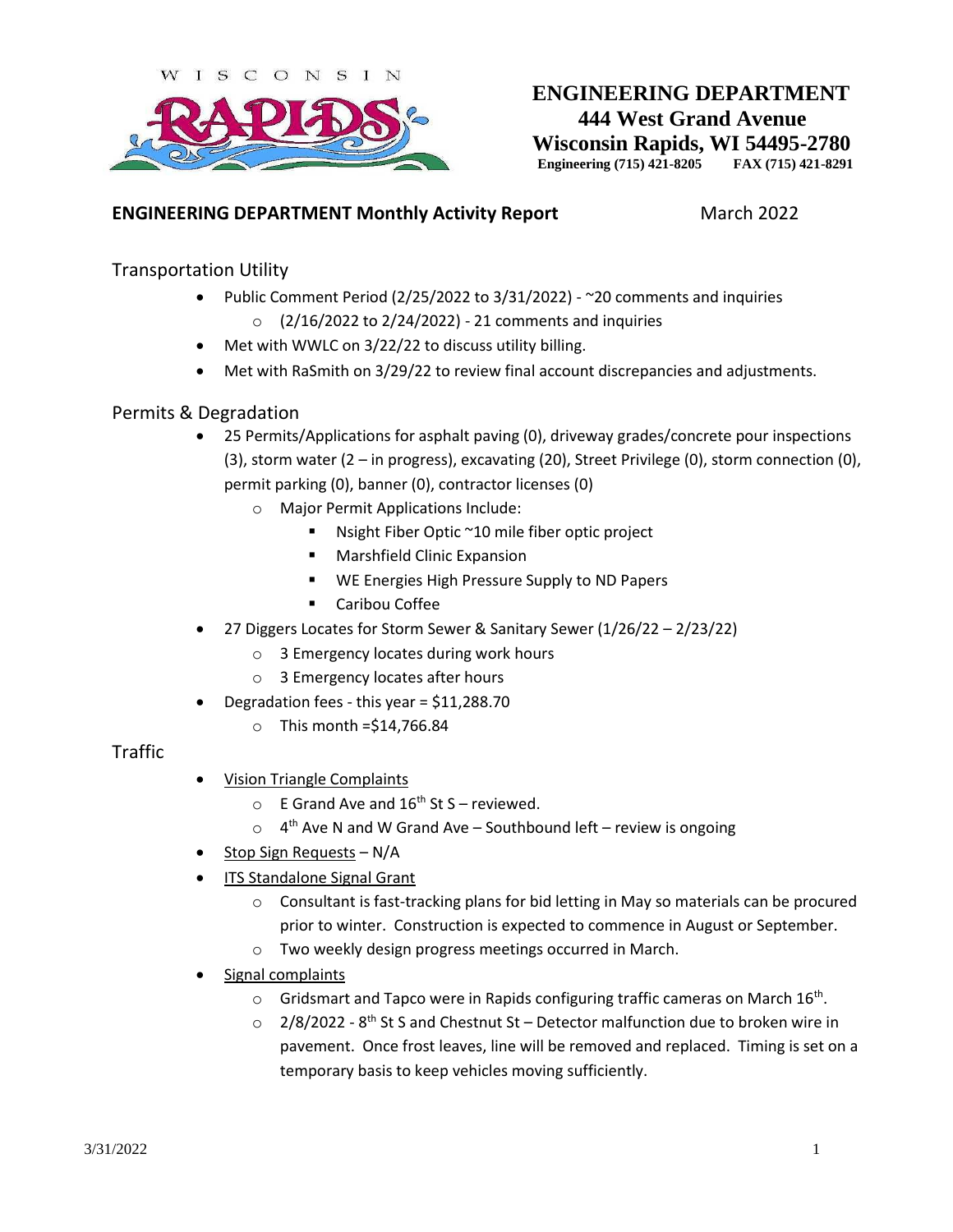ISCONSI N



# **ENGINEERING DEPARTMENT 444 West Grand Avenue Wisconsin Rapids, WI 54495-2780**

**Engineering (715) 421-8205 FAX (715) 421-8291**

- $\circ$  8<sup>th</sup> St sign bridge at Chestnut St fell and needs replacing The new pole is set to be delivered April 8<sup>th</sup>.
- $\circ$  Nov. 2021 Griffith and 8<sup>th</sup> St queuing lengths. Review is ongoing.

# Project Designs/Construction underway:

# 2021 Projects

- RECC Rail Spur Governor Evers and Mayor Blaser released statements in March on the success of the economic efforts related to this project.
- Construction is substantially complete as of January  $8<sup>th</sup>$ , 2022. A final walk-thru occurred January 31<sup>st</sup>. Subsequent punch list and close-out items have been ongoing.

## Maintenance Projects

- Sidewalk Concrete Cutting (Safe Step) RFPs will be sent out in April.
- Sidewalk and Curb & Gutter Maintenance RFP documents have been advertised and mailed. We have received one proposal and a couple inquiries. Proposals are due April 8<sup>th</sup>.

## 2022 Reconstruction Projects

- $\circ$  Design for 2022 Projects All project designs are complete. Permits are still pending on a couple projects, but are otherwise ready for construction.
- Design for 2022 Projects
	- o Fremont St  $13<sup>th</sup>$  to  $14<sup>th</sup>$  Ave design 100% complete
	- o W Jackson St Expressway to Jackson St Bridge 100% complete
	- $\circ$  $9<sup>th</sup>$  Ave N (8<sup>th</sup> Ave N to Fremont St) – 100% complete
	- o Smith St (Railroad to Riverview Dr) 100% complete
	- o Cherry St (Riverview Dr to  $1<sup>st</sup>$  St N) 100% complete
	- $\circ$  Fremont St 7<sup>th</sup> to 10<sup>th</sup> Ave design is 99% complete
	- $\circ$  Rosecrans St (9<sup>th</sup> Ave N to east dead end) –100% complete
- Construction for 2022 Projects
	- $\circ$  DOA/Lyon Park Levee The DNR approved the flood protection project on March 15, 2022. Local issuance from the City's Flood Plain Zoning Administrator is still pending. A meeting was held with the DOA on March  $22^{nd}$  to review construction scheduling, staging, etc. Materials are being ordered.
	- o A preconstruction walk-thru is scheduled for Cherry and Smith St on 4/6/22.
	- o W Jackson St and 9th Ave N will require hiring a hazardous material consultant, per the DNR, to be on call during excavations on these projects. Three proposals were returned on March 25th and will be considered at the April 7th Public Works meeting.
- 2022 Contracts